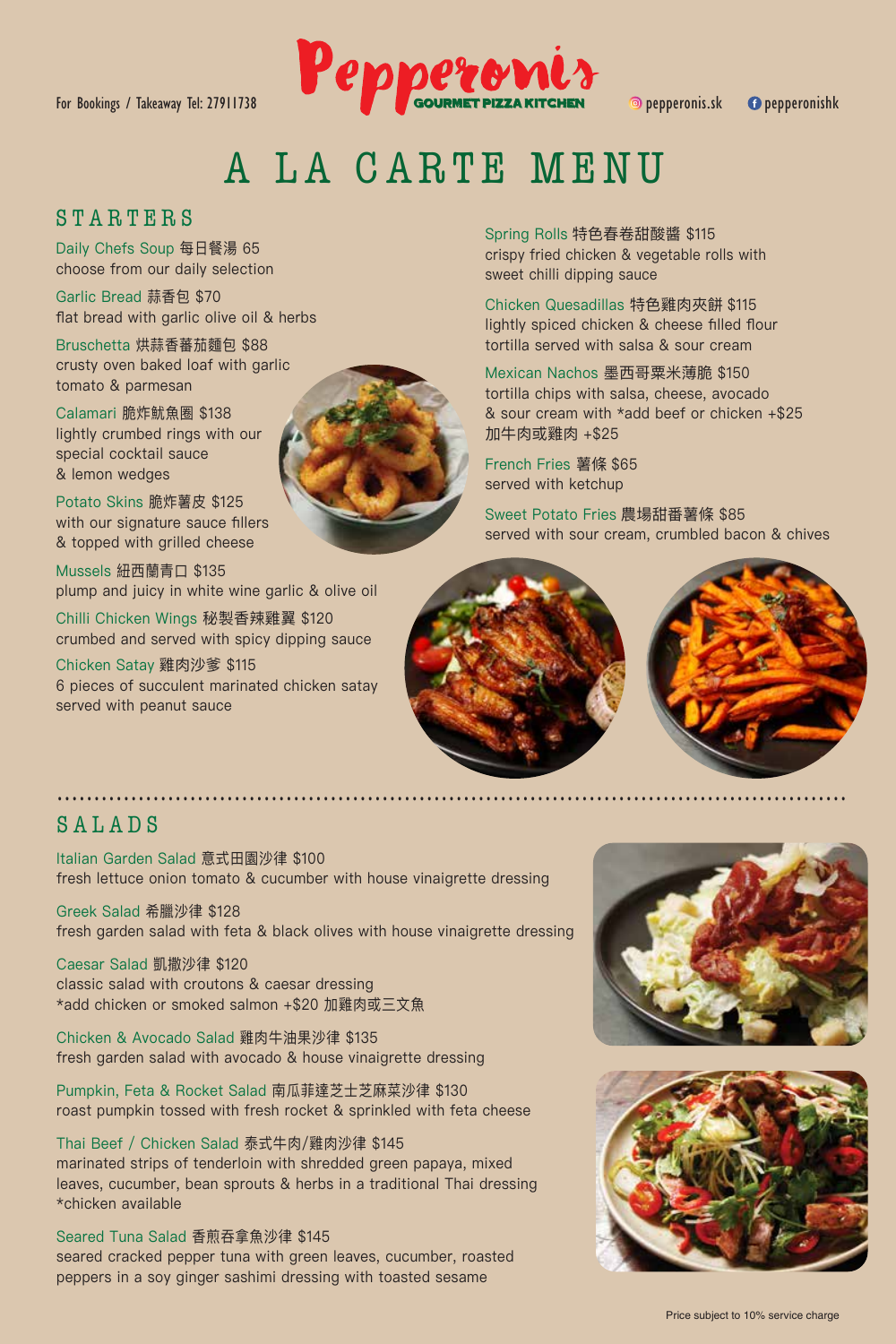## PASTA

Spaghetti Bolognaise 肉醬意粉 \$148 traditional beef sauce

Spaghetti Carbonara 火腿芝士意大利粉 \$138 traditional bacon & ham cheese sauce

Spaghetti Alfredo 香濃芝士意大利粉 \$130 creamy cheese sauce & parmesan

Spaghetti Marinara 香辣海鮮意粉 \$148 fresh seafood in spicy tomato sauce

Spaghetti Funghi 香濃磨菇汁意粉 \$148 creamy mushroom sauce

Spaghetti Vongole 香辣蒜蓉蜆肉意粉 \$148 fresh clams in garlic olive oil & chilli

Fettuccini Salmon 三文魚濃汁闊麵 \$148 tomato cream & fresh salmon

Penne Arrabitta 香辣茄汁長通粉 \$130 tube pasta with spiced tomato sauce

Crab Linguine 蟹肉扁意粉 \$145 crab linguine tossed with garlic, chilli & olive oil

Lemon Pepper Cajun Chicken Linguine Alfredo 卡津雞肉芝士白醬扁意粉 \$145 pan fried cajun seasoned chicken served with creamy lemony parmesan sauce

Beef Lasagna 香焗肉醬千層麵 \$148 layered pasta with beef & creamy cheese filling

Seafood Risotto 海鮮意大利飯 \$158 fresh cooked seafood in light tomato sauce

Mushroom Risotto 蘑菇意大利飯 \$148 sautéed wild & field mushrooms

Seafood Rice 海鮮白汁焗飯 \$170 baked rice with seafood in white cheddar sauce

Prawn & Fish Rice 蝦肉扇貝蕃茄汁焗飯 \$180 baked rice with prawns & fish in rich tomato sauce









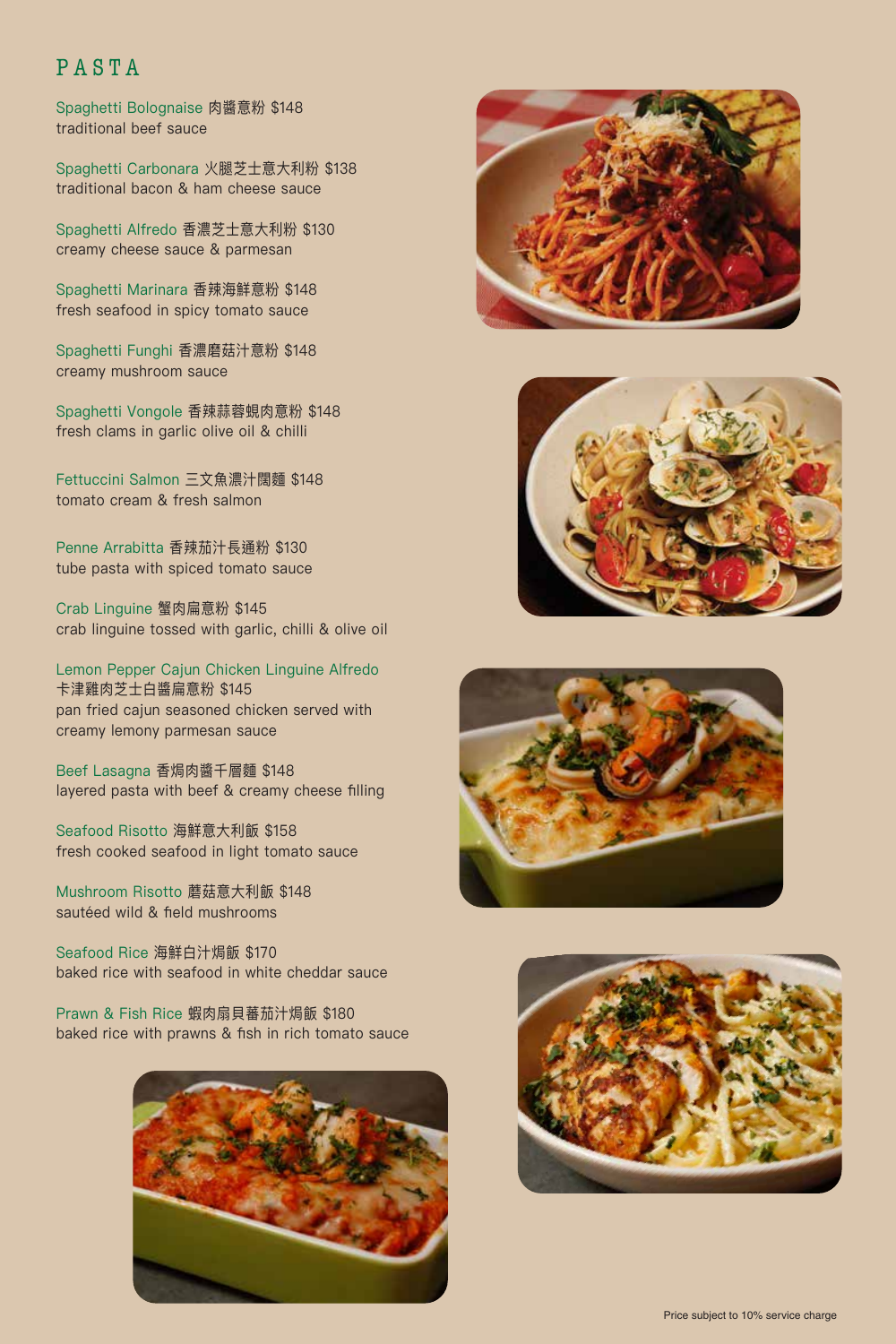#### $\overline{P} \, I \, Z \, Z \, A$  (Pizza sizes available 10\* 14\*)

| #1. Margharita 意式芝士薄餅 しんしん                                                 | \$135        | \$160 |  |
|----------------------------------------------------------------------------|--------------|-------|--|
| finest Italian mozzarella with fresh tomato sauce & herbs                  |              |       |  |
| #2. Pepperoni 辣肉腸薄餅<br>with oregano & mozzarella                           | $$145$ \$170 |       |  |
| #3. Beefy 雜錦肉腸薄餅<br>ham, sausage, salami & pepperoni                       | \$145        | \$170 |  |
| #4. Magic Mushroom 鮮蘑菇薄餅<br>fresh mushrooms, green peppers & onions        | \$140        | \$165 |  |
| #5. Tropicana 夏威夷薄餅<br>tropical pineapple with ham                         | \$140        | \$165 |  |
| #6. Marinara 海鮮薄餅<br>mixed seafood topping                                 | \$150        | \$175 |  |
| #7. Vegetarian 素菜薄餅<br>green peppers, olives, onions, mushroom & asparagus | \$140 \$165  |       |  |

#8. BBQ Chicken 烤雞薄餅 \$150 \$175 chicken breast BBQ sauce, onions, mushrooms & bell peppers

#9. Pepperonis Special 招牌薄餅 \$155 \$180 house special sausage, ham, onion, pepperoni, green pepper & pineapple

#10. Parma 帕爾馬薄餅  $$150$  \$175 ham with rockets, onion & shaved parmesan

#11. New Orleans 新奧爾良薄餅 \$155 \$180 cajun spiced chicken, spinach, roast potato, mushrooms topped with sour cream & sweet chilli

#12. Mediterranean 中東迷情薄餅 \$145 \$170 black olives, sausage, bell peppers & mushrooms

#13. Black Bean Garlic Clam Pizza \$155 \$180 黑豆大蒜蜆肉薄餅 clam, garlic, black bean, red onion & hoisin sauce

#14. Thousand Island Pizza  $$145$  \$170 千島醬火腿蛋薄餅 corn, ham, pineapple, egg & thousand island sauce

#15.Thousand Island Seafood Pizza \$155 \$180 千島醬海鮮薄餅 mixed seafood, tuna, pineapple, green onion, shallots & thousand island sauce

#16. Carbonara Pizza \$145 \$170 卡邦尼火腿煙肉薄餅 traditional ham, bacon & cheese sauce

....................................................